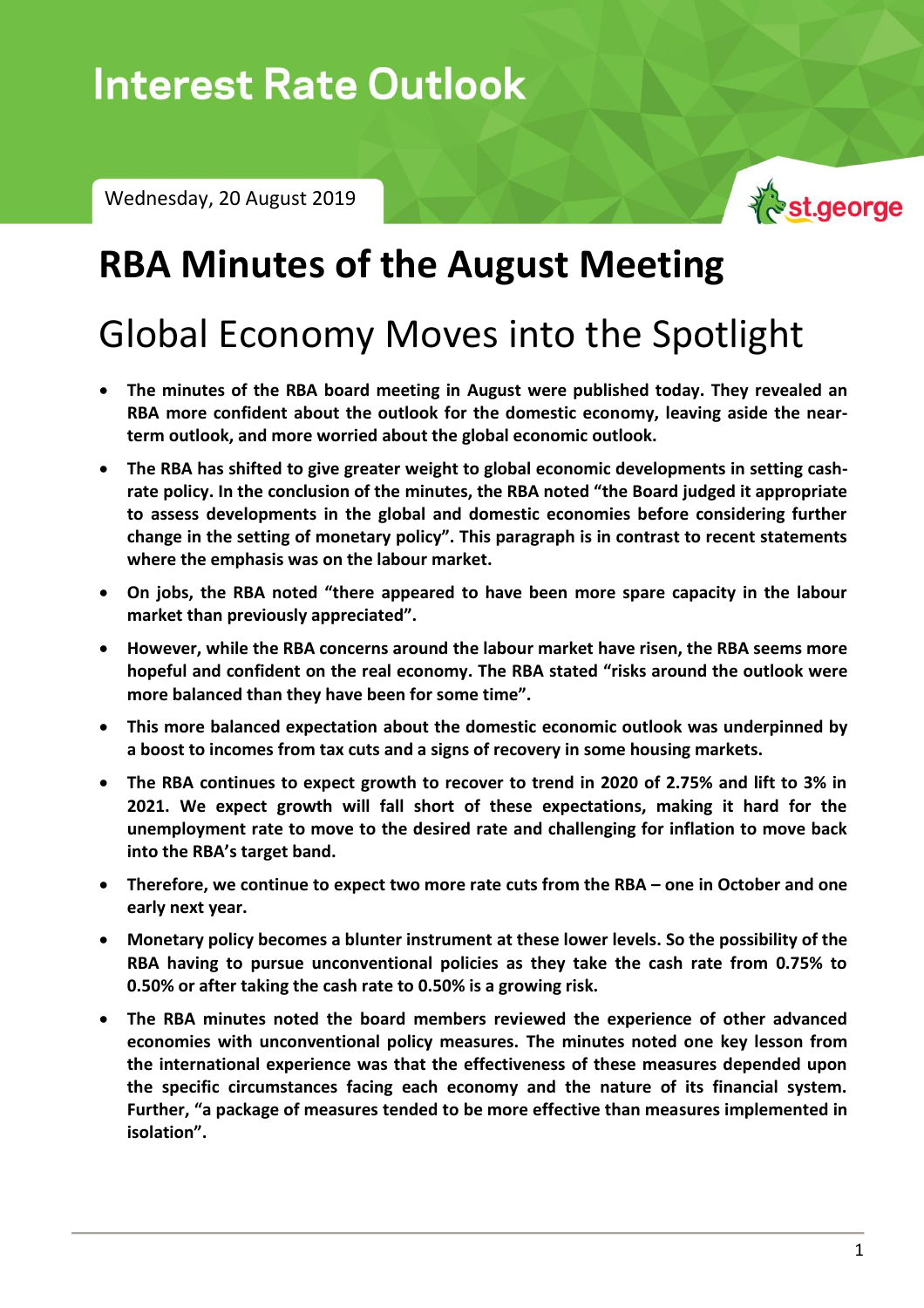A short time ago, the Reserve Bank (RBA) published minutes from its board meeting on August 6.

The RBA seemed more confident about the outlook for the domestic economy, leaving aside the near-term outlook, and more worried about the global economic outlook.

Recent trade tensions have deteriorated and deepened the downside risk to the global economic outlook. Global-supply chains have been disrupted, business confidence is fragile in the major economies and there are signs business-investment decisions are being negatively impacted in the major economies also.

Understandably, the RBA has become more concerned about the global outlook. The RBA noted "trade and technology disputes had increased the downside risks to the global outlook", "uncertainty around trade policy had already had a negative effect on investment in many economies" and "a number of central banks had reduced interest rates this year and further monetary easing was widely expected".

This board meeting had been held in the wake of US-Sino trade tensions taking a turn for the worse on August 1 when US President Trump tweeted tariffs were to be applied to a further US\$300 billion of Chinese imports. China's currency depreciated against the US dollar, breaking a key level on August 5, which followed with Trump labelling China a currency manipulator. These developments highlighted the deterioration in underlying trade tensions. Risk aversion around the world heightened around the world as a result and remains elevated.

The RBA appears to now be giving greater weight to global economic developments in setting cash-rate policy. In the conclusion of the minutes, the RBA noted "the Board judged it appropriate to assess developments in the global and domestic economies before considering further change in the setting of monetary policy". This is in contrast to the RBA's recent statements where the RBA instead emphasised the labour market in its concluding paragraph.

The global economic outlook is a variable outside of the RBA's control and one that comes with considerably uncertainty, given the tit-for-tat nature of the trade war so far. The global economy in our view continues to be one of the key swing factors determining how far the cash rate is lowered and if unconventional policies are adopted.

The labour market is unlikely to have paled in significance. However, the RBA has moved global economic conditions more into the spotlight.

On the labour market, the RBA noted "there appeared to have been more spare capacity in the labour market than previously appreciated". Further, there is "a more subdued outlook for wages than three months earlier". Indeed, members also noted "the outlook for the labour market was one of the key uncertainties for the forecasts".

However, while the RBA concerns around the labour market have risen, the RBA seems more hopeful and confident on the real economy. RBA members noted in the minutes that "although the outlook for consumption remained uncertain, the risks around the outlook were more balanced than they have been for some time". This more balanced expectation was underpinned by a boost to incomes from tax cuts and a signs of recovery in some housing markets.

These expectations no doubt underpinned the RBA's recently updated forecasts. The RBA continues to expect growth to recover to trend in 2020 of 2.75% and lift to 3.00% in 2021. We expect growth will fall short of these expectations, making it hard for the unemployment rate to move to the desired rate of 4.5% and challenging for inflation to move back into the RBA's 2-3% per annum target band. Therefore, we continue to expect two more rate cuts from the RBA – one in October and one early next year.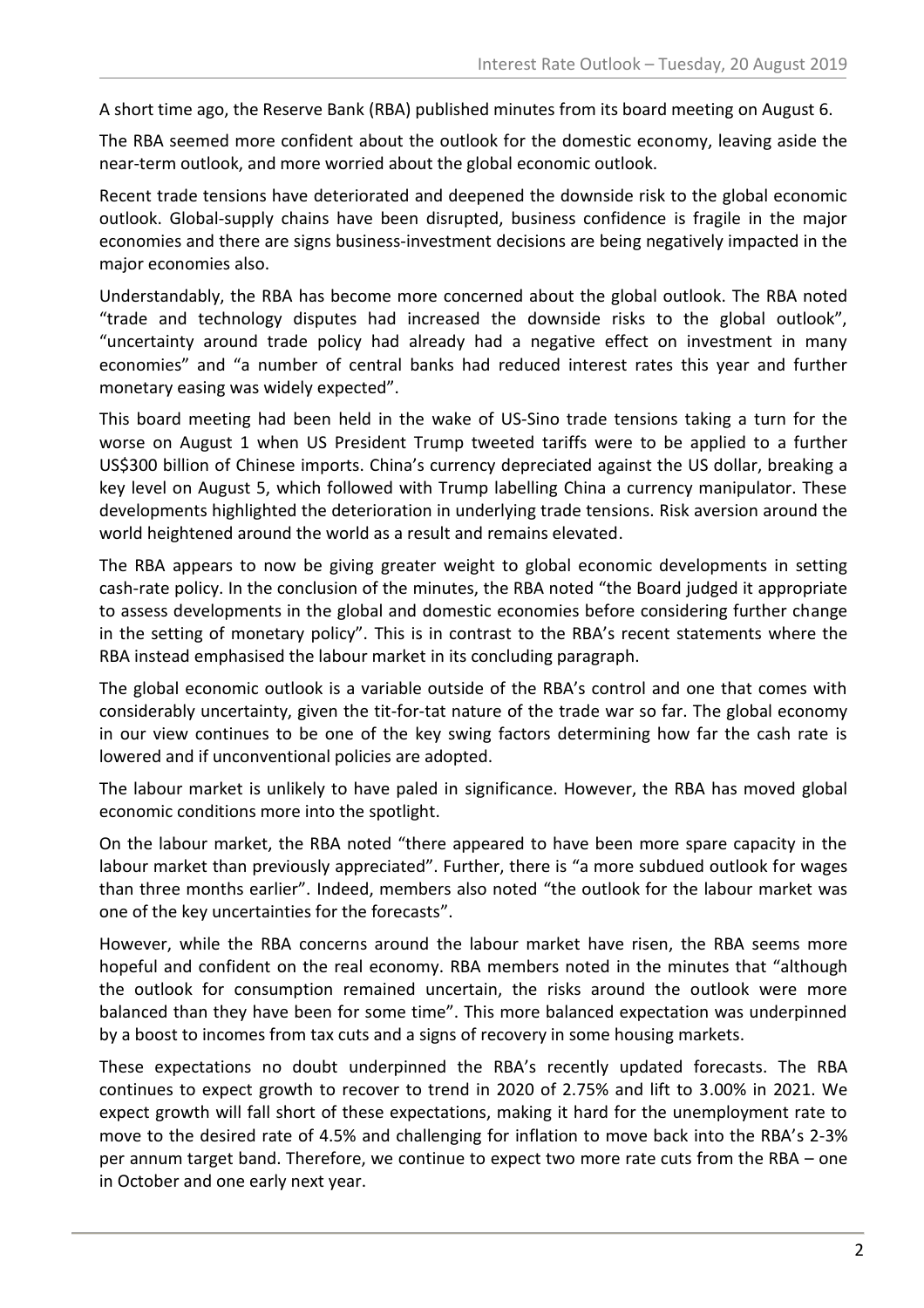Monetary policy becomes a blunter instrument as the cash rate falls to these lower levels. It makes the possibility of the RBA having to pursue unconventional policies as they take the cash rate from 0.75% to 0.50% or after taking the cash rate to 0.50% a growing risk.

The RBA minutes noted the board members reviewed the experience of other advanced economies with unconventional policy measures. The main idea behind most unconventional policies is to lower lending rates and lift loan volumes, helping to foster faster growth in the economy.

The minutes noted that one key lesson from the international experience was that the effectiveness of these measures depended upon the specific circumstances facing each economy and the nature of its financial system. The minutes also noted that members noted that "a package of measures tended to be more effective than measures implemented in isolation" and it was "important for the central bank to communicate clearly and consistently about these measures".

The toolbox of unconventional policies is large and the RBA minutes appeared to suggest members would favour purchasing government bonds.

> **Besa Deda, Chief Economist** Ph: 02-8254-3251